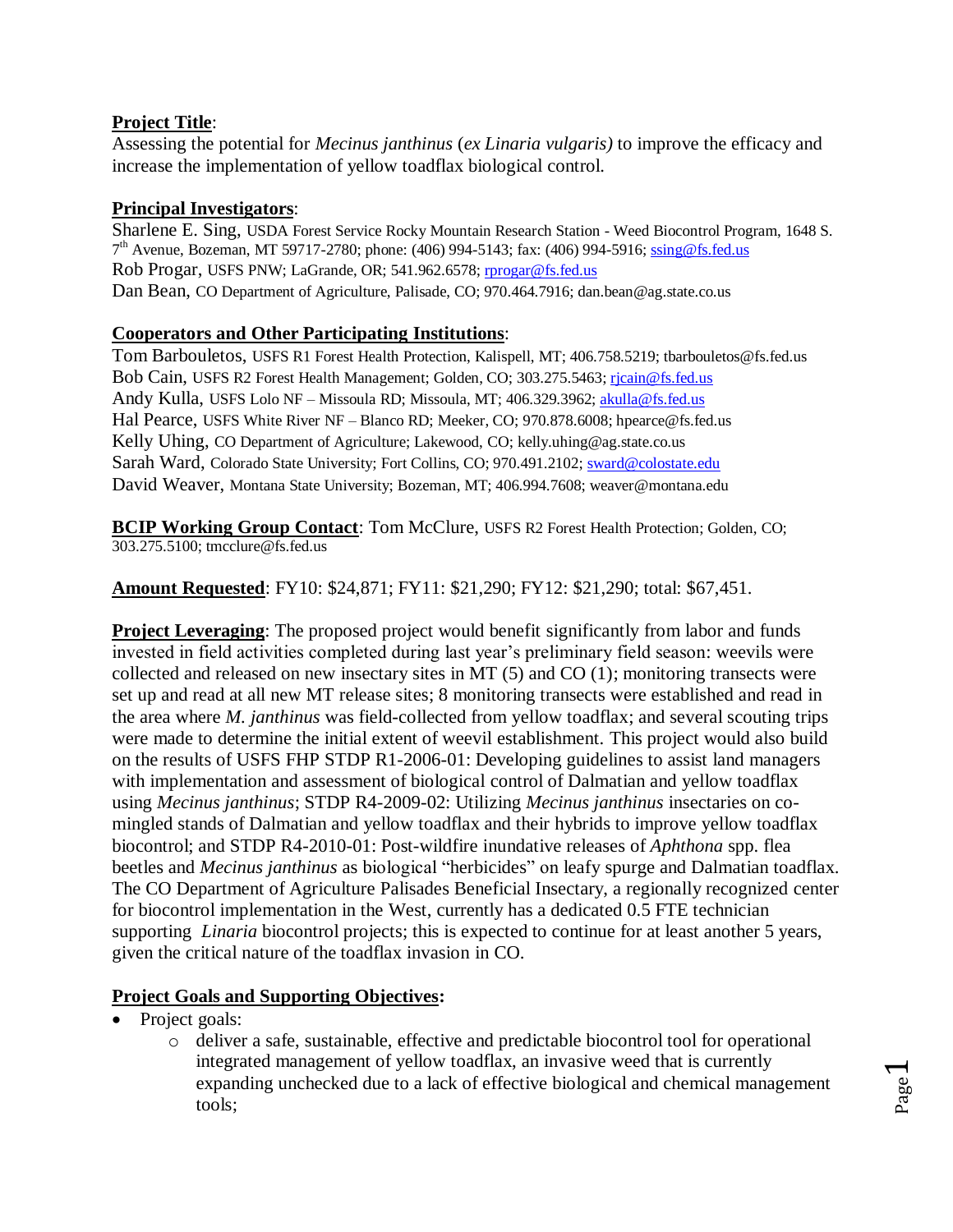- o facilitate FHP program delivery by developing and disseminating effective and accessible mass-rearing protocols for *Mecinus janthinus* (*ex Linaria vulgaris)*
- Supporting objectives:
	- o supply agents to establish insectaries in MT and CO locations where yellow toadflax is a pervasive management problem;
	- o assess biocontrol releases to better understand environmental limitations on, and ways to optimize, successful establishment of this agent;
	- o using standardized protocols monitor biocontrol releases to determine the efficacy of *M. janthinus* (*ex Linaria vulgaris)* under a range of MT and CO field conditions;
	- o provide regional tech transfer guidance to increase successful implementation of yellow toadflax biocontrol.

# **Project Justification/Urgency**:

Yellow toadflax, *Linaria vulgaris* Miller (Plantaginaceae) (USDA, NRCS 2010), a shortlived perennial herb of Eurasian origin (Saner et al. 1995; Zilke and Coupland 1954) imported for ornamental, textile dying and medicinal purposes by early American settlers. Naturalized in eastern U.S. colonies by 1671 (Josselyn 1672; Mack 2003), yellow toadflax was considered a significant and fairly common agricultural weed as early as 1849 (Darlington 1849; Leighton 1970; Mack 2003). In 1866 Illinois' first State Entomologist, Benjamin Dann Walsh, suggested importing herbivorous insects for domestic management of exotic weeds (Sheppard 2004; Klatt 2009). Influenced by the pervasive and persistent nature of infestations in the eastern U.S. at the time, Walsh proposed yellow toadflax as the first U.S. classical weed biological control management target (Klatt 2009). Yellow toadflax continues to have an extensive and expanding distribution, occurring in all continental U.S. states, and is currently classified as noxious in eight states and five Canadian provinces (Harris and McClay 2005; USDA, NRCS 2010). Yellow toadflax invasion of minimally disturbed native plant communities at high elevations in the northern and central Rocky Mountains has recently been reported; studies of yellow toadflax in Colorado wilderness areas have indicated that invasion more commonly occurs at sites with greater existing species richness, possibly because such sites have higher levels of soil fertility (Sutton et al. 2007).

A classical biological control program against invasive toadflax (*L. vulgaris* and *L. dalmatica*) was initiated in the 1960s (Wilson et al. 2005). Although several agents have since successfully established in North America, none to date have had significant impact on *L. vulgaris*. The most effective agent known against Dalmatian toadflax is *Mecinus janthinus*  Germar, which has become widely established and has contributed to the decline of this weed in the U.S. and Canada (Sing et al. 2008). Repeated attempts to establish *M. janthinus* on North American yellow toadflax have been unsuccessful to the point that USDA-APHIS-PPQ currently recommends not releasing this agent on yellow toadflax (Larry Skillestad, *pers. comm.*).

In spring 2009 access was granted for the first time in seven years to yellow toadflax biocontrol releases sites made on private land in Powell County, MT. Releases of *M. janthinus*  (*ex L. dalmatica*) had been made in the late 1990s by Dr. Robert Nowierski, then a Montana State University biocontrol specialist, at the request of the Blackfoot Challenge, a watershed land stewardship organization. In 2001 two local sites also received releases from a population of *M. janthinus* collected from yellow toadflax in Alberta, Canada and supplied to MSU by Dr. Alec McClay. A small but viable population of *M. janthinus* was discovered feeding on the stunted residual yellow toadflax plants at one of the original release sites during the 2009 site evaluations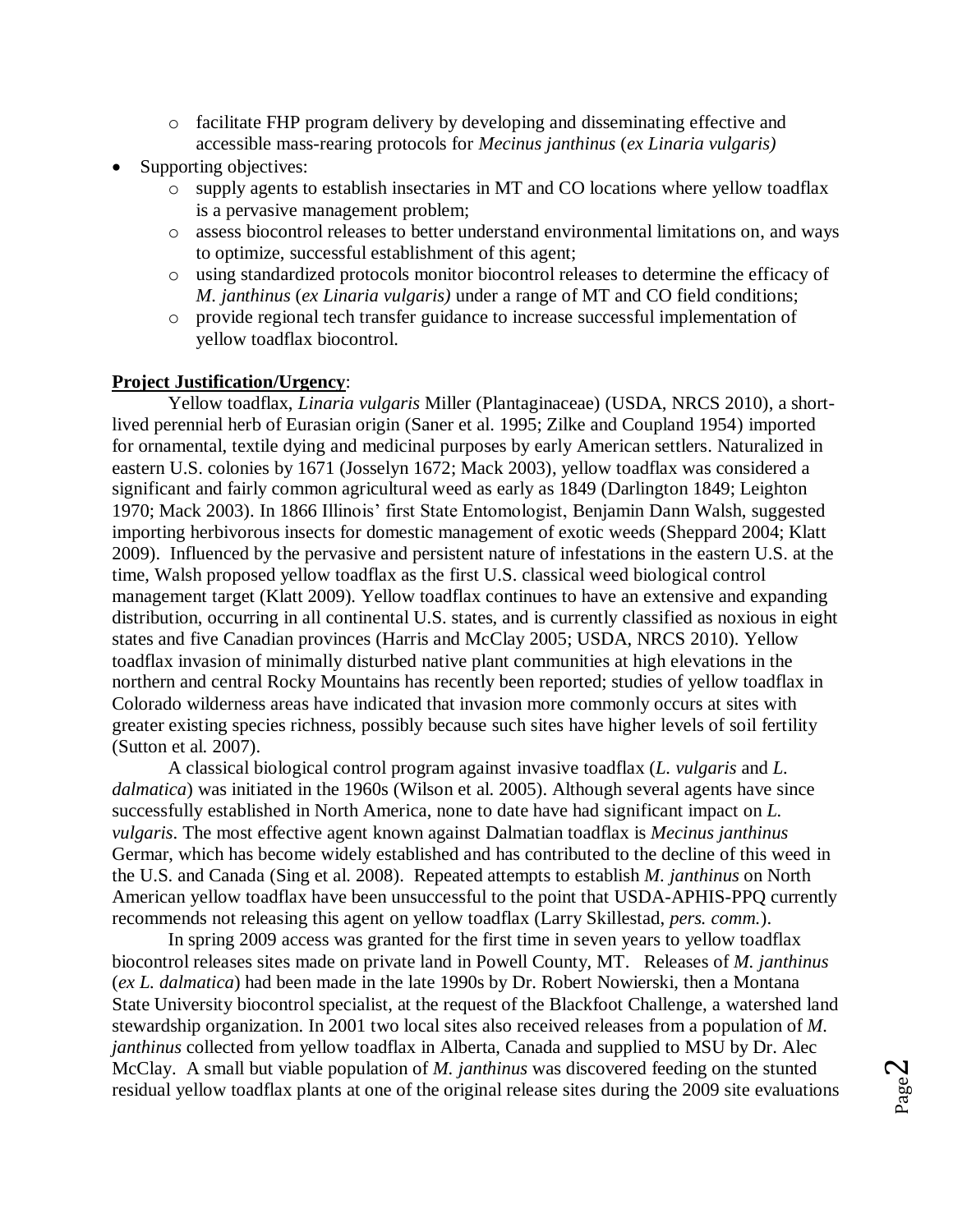(the other site had no remaining yellow toadflax plants). An extensive survey encompassing an overall area of approximately 60 square miles revealed that low densities of the weevil were feeding on all yellow toadflax patches inspected at multiple sites throughout Powell County. It was evident on all inspected sites that the insects had overwintered, indicating weevil movement away from the original release points and establishment of multiple self-distributing colonizers (Sing, et al., *in preparation*).

Yellow toadflax infests fields, overgrazed pastures, rangeland, waste areas, and roadsides throughout western North America. Region 1, 2 and 4 Forest Service land managers universally attest to the unsatisfactory results and high cost of chemical control of this weed. Negative environmental and ecological impacts of yellow toadflax infestations primarily center on displacement of desirable plant species and forage quantity and quality reduction. Yellow toadflax is highly competitive for resources; floral diversity is diminished when it displaces desirable and/or native species in rangeland and forest habitats. Dual modes of reproduction enhanced by high seed production characterizing this opportunistic ruderal species allow it to rapidly spread and persist in newly colonized sites. Yellow toadflax is considered an important crop-weed species in certain regions, such as the small grain production region in northern Alberta (Baig et al. 1999; Harker et al. 1995; Darwent et al. 1975; O'Donovan and McClay 1987; O'Donovan and Newman 1989), and has specific crop associations with commercial peppermint and strawberry production (Volenberg et al. 1999; McClay and De Clerk-Floate 2002). Yellow toadflax infestations reduce effective available grazing land because cattle must become acclimated to feeding on its unpalatable foliage (Jeanneret and Schroeder 1992; Lajeunesse et al. 1993). Livestock may avoid feeding on yellow toadflax altogether if bioactive secondary compounds, including alkaloids, flavonoids, triterpenoids, steroids and iridoid glucosides are increased or concentrated when plants are drought stressed (Hua et al. 2002; Burrows and Tyrl 2001).

Although laboratory testing by Swiss and American research groups independently confirmed Dalmatian and yellow toadflax to be equally preferred hosts for *M. janthinus* under greenhouse or garden growing conditions, this species is reported to have established on yellow toadflax only at the Montana and Alberta sites mentioned above. While several other agents have been approved for release, or are in the process of being screened for release against yellow toadflax, *M. janthinus* (*ex L. vulgaris*) presently represents the greatest promise for effective yellow toadflax biocontrol.

## **Approach**:

### *Description and sequence of project activities:*

- 1. Consult with local CO and MT land mangers to identify potential yellow toadflax biological control release sites. Narrow those down to suitable release/insectary sites based on environmental and ecological factors, agent permit status, and weed management needs and plans. We will scout for appropriate release sites in 2010 for all sites needed for the duration of the project.
- 2. Set up monitoring transects pre-release on all selected release/insectary sites using a standardized protocol. Transect data will be used to assess the impact of the agent on the target weed at individual and population levels, and on wider plant community dynamics. We will set up monitoring transects in 2010 on all sites needed for the duration of the project.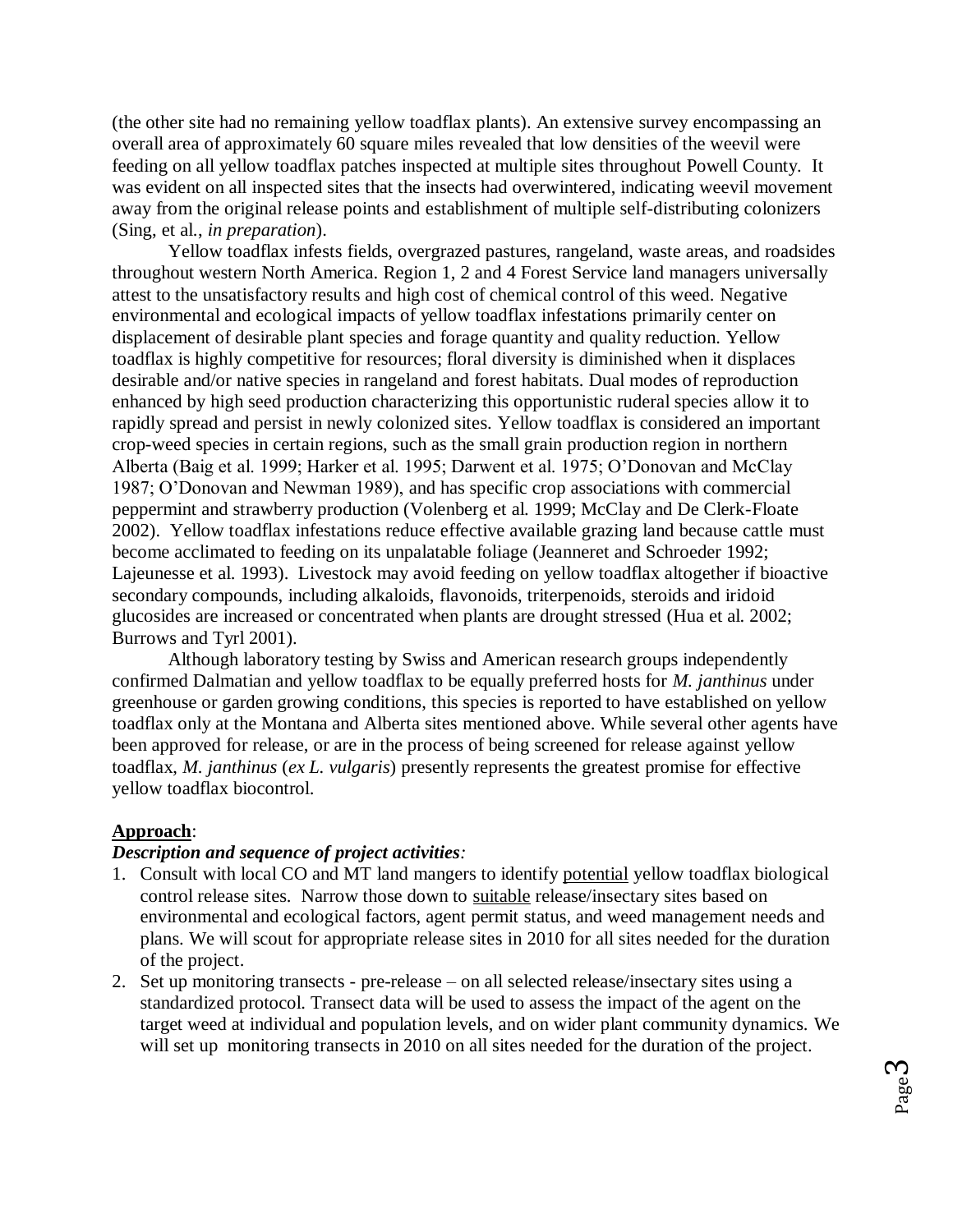- 3. Annually sustainably collect individuals from a genetically distinct population of the toadflax stem mining weevil *Mecinus janthinus* (Coleoptera: Curculionidae) discovered in 2009 to have established and self-distributed on yellow toadflax throughout Powell County, MT.
- 4. Annually prepare and ship weevils overnight express to local collaborators.
- 5. Annually make and document releases of *M. janthinus ex L. vulgaris* at selected and prepared sites in CO and MT to establish insectaries for future collection and redistribution.
- 6. Annually collect monitoring transect data and samples on all release/insectary sites, regardless of apparent establishment status, according to established protocols.
- 7. Determine if the Powell County, MT weevils can successfully establish and proliferate at additional intra- and inter-state locations.
- 8. Annually survey area around each release/insectary to document the annual extent and rate of spread *M. janthinus ex L. vulgaris* populations.
- 9. Annually at the end of the field season enter the data so that monitoring transect data can be analyzed to determine the biocontrol efficacy of *M. janthinus ex L. vulgaris* under the range of field conditions at all project insectaries in CO and MT.
- 10. Annually analyze monitoring transect data to assess for potential changes in plant community composition correlated with the implementation of yellow toadflax biocontrol at all project insectaries in CO and MT.
- 11. Annually report results of analysis and field observations to FHP as required.
- 12. Annually attempt to collect and distribute releases of *M. janthinus ex L. vulgaris* to additional states in R1, 2, and 4 as the supply of weevils permits.
- 13. Annually increase the implementation yellow toadflax biocontrol through scientific and management presentations, popular press and tech transfer articles, and field tours and workshops.

### *Methods:*

*Initial plot characterization*. The number of new release monitoring plots established annually during the course of the study will be dictated by the availability of weevils from the Powell County, MT source population. Our goal will be to establish at least 5 new insectaries per state for each year of the study. Site parameters recorded at the time of release, including GPS coordinates; slope; slope position (valley bottom, slope toe, midslope, plateau); aspect; soil surface and subsurface texture; estimated extent of infestation at the time of release; and size of the initial release (total number of insects) will facilitate objective comparisons between successful and unsuccessful releases over the projected three year study period.

*Plot design*. Our monitoring protocol was designed to detect post-release changes in the abundance of the biocontrol target or the insect biocontrol agent; to determine where and when biocontrol impact expands away from the agent release points; and to assess biocontrolcorrelated impacts on the wider vegetation community. The overall sampling design will employ a 0.88 ha monitoring macroplot (Figure 1A), to be established at and centered on each agent release point (ARP), and will consist of: 1) sixteen  $1m^2$  vegetation sampling subplots (Figure 1B); 2) four 5m<sup>2</sup> agent sampling subplots (Figure 1B), and 3) six 50m vegetation and agent nested frequency transects that originate 2.5m from the ARP (Figure 1A).

*Insect sampling. Mecinus janthinus* presence and abundance will be estimated on each 10  $x$  10m core plot and from all 1.0 m<sup>2</sup> frequency frames. Adult foliar feeding injury will be assessed according to damage rating classes (Schat 2008). All of the previous year's toadflax stems in each sample quadrat will be collected, labeled and dissected in the lab where the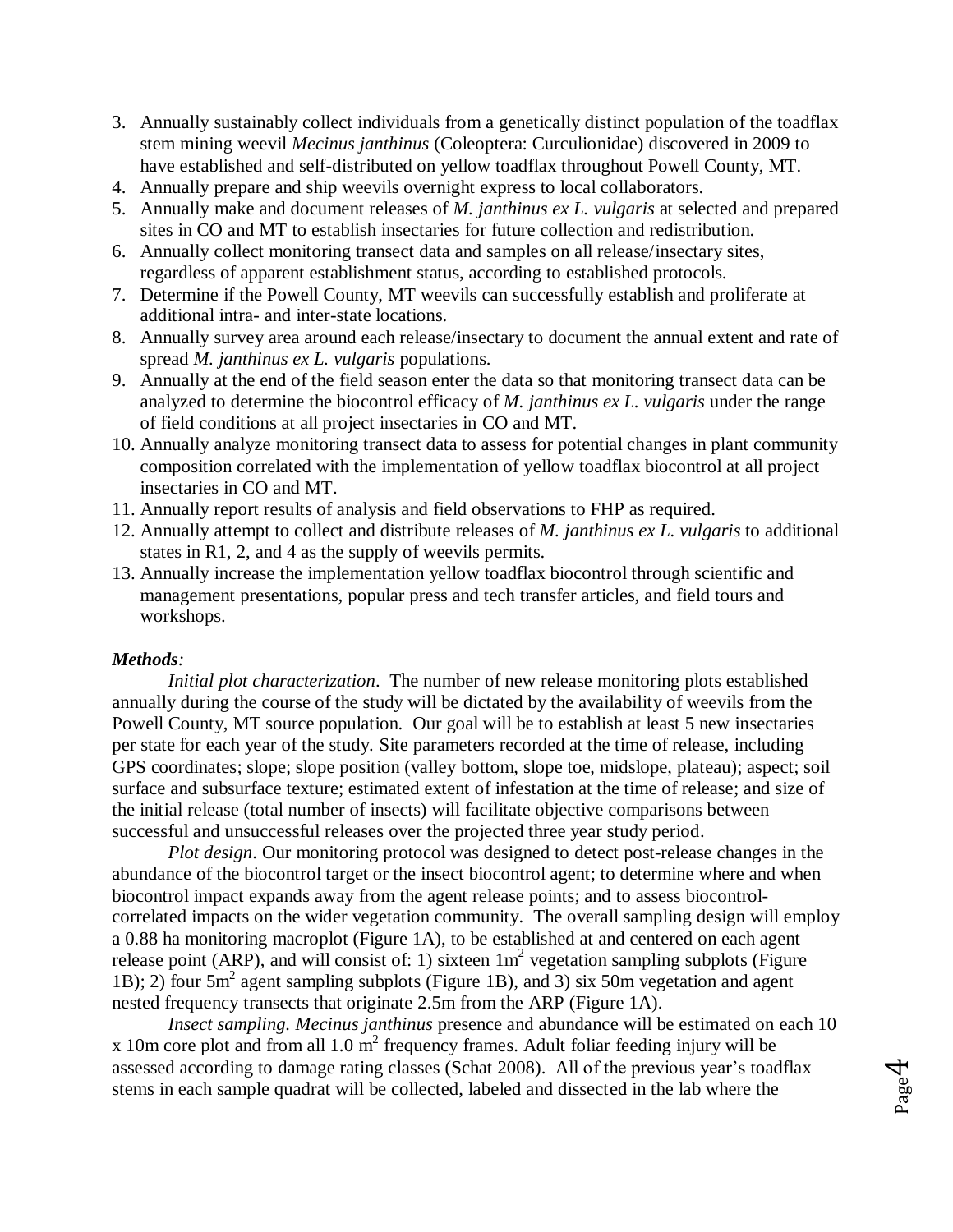following *M. janthinus* population variables will be recorded: number of empty pupation chambers with emergence holes, number of empty pupation chambers without emergence holes, number of live and dead adults, pupae, and larvae. Exit holes are easily distinguished and remain obvious throughout the season of emergence, allowing estimates of weevil emergence in each plot (Schat 2008). These sites will be visited in subsequent years and the same data will be collected.

*Vegetation sampling*. Observations will be timed to occur when the target population is in peak flower. The following toadflax data, reported for 'mature' (likely to attain reproductive status in the present growing season) vs. 'immature' (likely to remain pre-reproductive throughout the present growing season) stems, will be recorded from each of the sixteen  $1m<sup>2</sup>$ quadrats surrounding the ARP: number of stems; shortest, tallest and estimated mean stem height; and mean foliar damage rating. Transect samples will be taken using 26 nested frequency frames, beginning at 0m and thereafter at two meter intervals to total 156 transect plots at each release. Weed data will be collected using a nested frequency frame. Percent cover of yellow toadflax, grasses, all forbs other than yellow toadflax, woody species, litter, rock and bare soil will also be recorded from each  $1m^2$  core and transect sample point quadrat.



**Figure 1. A.** Macroplot design: core plot with radiating transects for frequency sampling. **B.** Core plot detail: sixteen  $1m^2$  subplots for stem density counts (center);  $10 m^2$  insect sampling plot.

*Statistical analysis:* Analysis of variance (ANOVA) and longitudinal regression analyses (Singer and Willett 2003) will be used to test for year-to-year reductions in the density and height of yellow toadflax stems according to reproductive class. The nested frequency data will assess annual changes in yellow toadflax frequency across entire macroplots by comparing total frequencies between years (and their confidence intervals). Agent spread from the release point will be evaluated by 1) comparing the frequency of insects in "inner" (i.e., near the release point) and "outer" frequency frames among years through contingency table  $\text{chi}^2$  analyses, and 2) through distance methods spatial analysis (Perry 1998).

# **Expected Products and Outcomes**:

- Provide a reliable, simplified protocol for establishing insectaries for the purpose of producing populations of *Mecinus janthinus* with an increased acceptance of yellow toadflax hosts.
- Disseminate the results of this research at scientific meetings, via workshops at selected locations and at annual meetings for both land managers and weed coordinators, and through on-line media and conventional extension materials.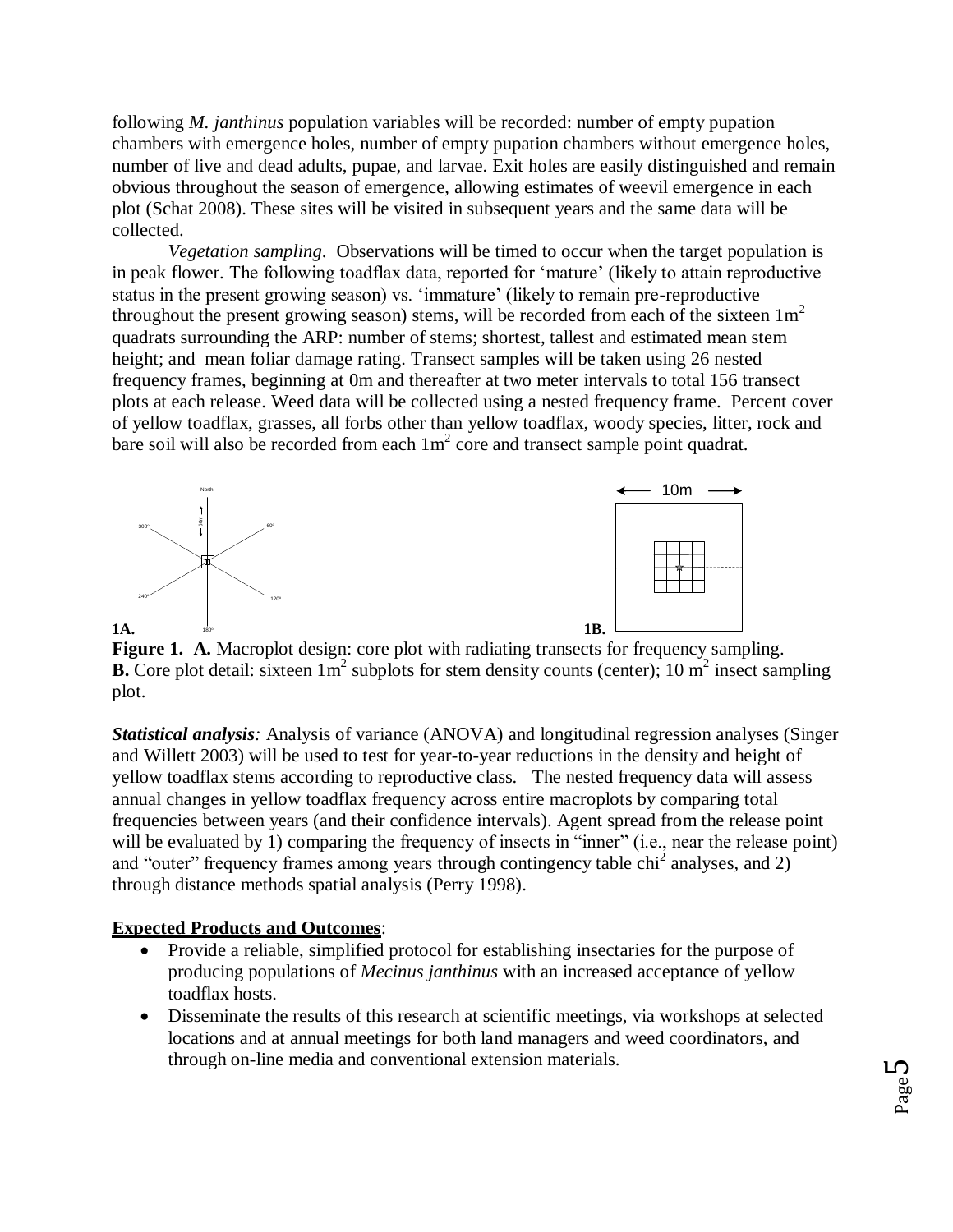#### **Sharlene E. Sing – USFS RMRS Research Entomologist**

#### **Education**:

Doctor of Philosophy. 2002. Montana State University. Land Resources and Environmental Sciences. Master of Science. 1997. McGill University. Natural Resource Sciences. Bachelor of Arts. 1984. Dalhousie University. English.

#### **Employment**:

09/2008 – present: Research Entomologist. Evaluation of the efficacy and identification of the potential non-target impacts associated with classical weed biological control. Selection and testing of candidate agents for classical weed biological control. Facilitation of classical weed biocontrol implementation. USDA Forest Service – RMRS. 04/2006 – 09/2008: Assistant Research Professor.Development and application of methods to determine efficacy and non-target impacts associated with weed biological control; comparative economic and ecological risk assessment of biological control.Montana State University - LRES.

01/2002 – 10/2005: Research Entomologist (Post-doc). Weed biological control; ecology and management of weeds in post-burn environments. USDA Forest Service – RMRS.

**Major Committees**: USDA APHIS Technical Advisory Group (09/2008 – present); USDA-CSREES Regional Project W-2185 (2003-present); National Strategy and Implementation Plan for Invasive Weeds (2003-04); Montana Interagency Weed Biological Control Committee (2002-present); International Toadflax Biocontrol Consortium (2007-present).

#### **Select publications**:

- Ward, S.M., C.E. Fleischmann, M.F. Turner and **S.E. Sing**. 2009. Hybridization between invasive populations of Dalmatian toadflax (*Linaria dalmatica*) and yellow toadflax (*Linaria vulgaris*). Invasive Plant Science and Management 2(4): 369-378.
- Schleier, J.J., **S.E. Sing** and R.K.D. Peterson. 2008. Regional ecological risk assessment for the introduction of *Gambusia affinis* (western mosquitofish) into Montana watersheds. Biological Invasions 10: 1277-1287.
- **Sing, S.E.** and R.T. Arbogast. 2008. Predator density and time of addition influence the suppression of bruchids infesting stored grain legumes by the predatory bug *Xylocoris flavipes* (Reuter) (Hemiptera: Anthocoridae). Environmental Entomology 31: 131-142.
- **Sing, S.E.** and R.T. Arbogast. 2008. Predatory response of *Xylocoris flavipes* (Reuter) (Hemiptera: Anthocoridae) to bruchid pests of stored food legumes. Entomologia Experimentalis et Applicata 126: 107-114.
- Schat, M., **S.E. Sing** and R.K.D. Peterson. 2007. External rostrum characters for differentiation of sexes in the biological control agent *Mecinus janthinus* (Coleoptera: Curculionidae). Can. Ent. 139: 354-357.
- Pariera Dinkins, C.L., S.K. Brumfield, R.K.D. Peterson, W.E. Grey, and **S.E. Sing**. 2007. Dalmatian toadflax (*Linaria dalmatica*): new host for cucumber mosaic virus. Weed Technology 21: 41-44.
- Jacobs, J.S., **S.E. Sing** and J.M. Martin. 2006. Influence of herbivory and competition on invasive weed fitness: observed effects of *Cyphocleonus achates* (Coleoptera: Curculionidae) and grass-seeding treatments on spotted knapweed performance. Environmental Entomology 35: 1590-1596.
- **Sing, S.E.**, R.K.D. Peterson, D.K. Weaver, R.W. Hansen, and G.P. Markin. 2005. A retrospective analysis of known and potential risks associated with exotic toadflax-feeding insects. Biological Control 35: 276-287.
- Peterson, R.K.D., **S.E. Sing**, and D.K. Weaver. 2005. Differential physiological responses of Dalmatian toadflax, *Linaria dalmatica* (L.) Miller, to injury from two insect biological control agents: implications for decisionmaking in biological control. Environmental Entomology 34: 899-904.

Jacobs, J.S. and **S.E. Sing**. 2007. Ecology and management of saltcedar (*Tamarix ramosissima*, *T. chinensis* and *Tamarix ramosissima* x *T. chinensis* hybrids). USDA NRCS Invasive Species Technical Note No. MT-13.

- Jacobs, J.S. and **S.E. Sing**. 2007. Ecology and management of hound's tongue (*Cynoglossum officinale* L.). USDA NRCS Invasive Species Technical Note No. MT-8 January 2007. Jacobs, J.S. and **S.E. Sing**. 2006. Ecology and management of yellow toadflax [*Linaria vulgaris* (L.) Mill.]. USDA NRCS Invasive Species Technical Note No. MT-6 November 2006.
- Jacobs, J.S. and **S.E. Sing**. 2006. Ecology and management of Dalmatian toadflax [*Linaria dalmatica* (L.) Mill.]. USDA NRCS Invasive Species Technical Note No. MT-3 July 2006.
- Wilson, L.M., **S.E. Sing**, G.L. Piper, R.W. Hansen, R. DeClerck-Floate, D.K. MacKinnon and C.B. Randall. 2005. Biology and Biological Control of Dalmatian and Yellow Toadflax. USDA Forest Service, Forest Health Enterprise Technology Team, Morgantown, VA. FHTET-2005-13.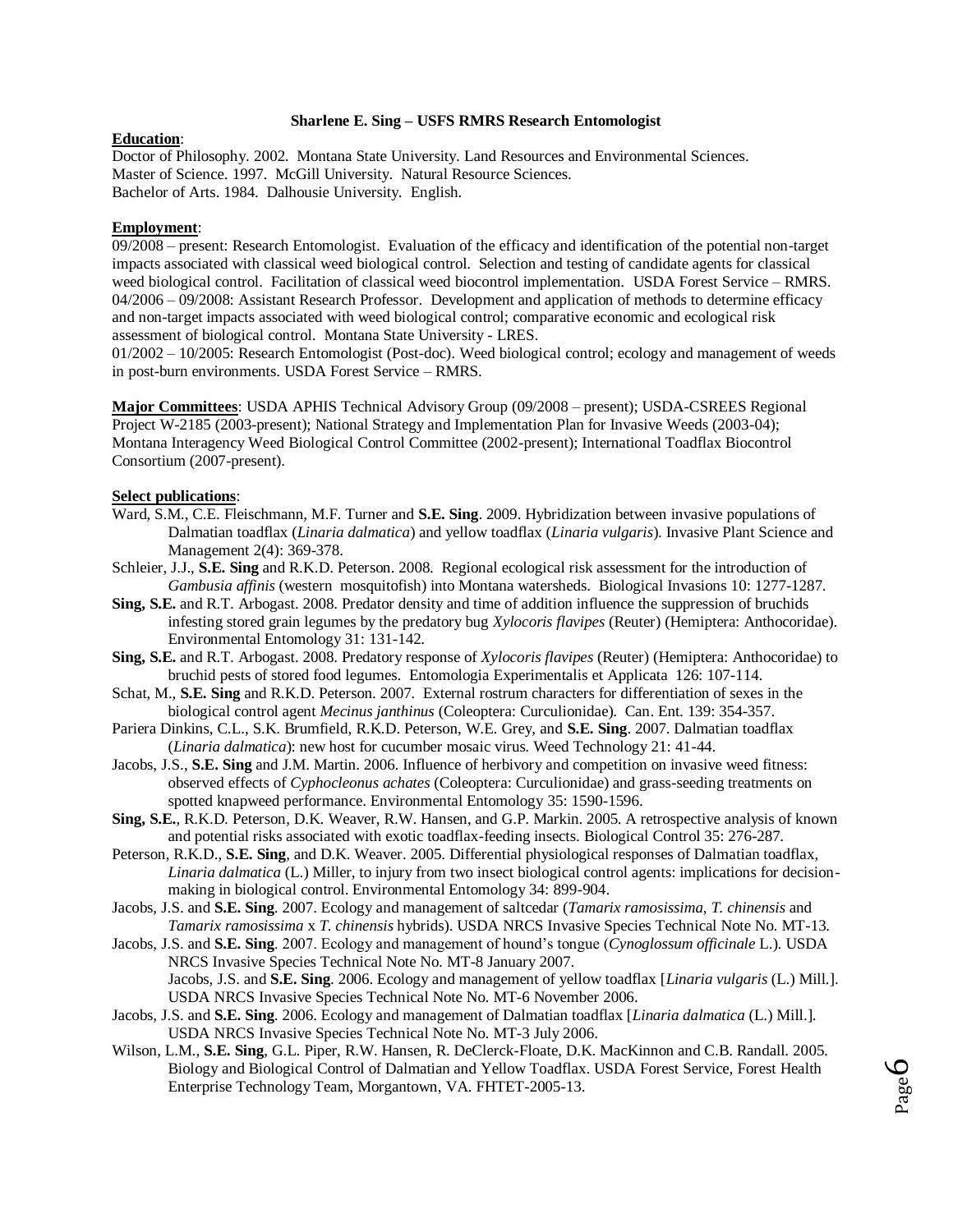### **ROBERT PROGAR**

USDA Forest Service, Forestry Science Laboratory 1401 Gekeler Lane, La Grande, OR 97850 [rprogar@fs.fed.us,](mailto:rprogar@fs.fed.us,) 541.962.6578

## **EDUCATION**

| Ph.D.       | West Virginia University, Morgantown, WV 26506.         |
|-------------|---------------------------------------------------------|
| M.B.A.      | <b>Frostburg State University, Frostburg, MD 21532.</b> |
| M.S.        | West Virginia University, Morgantown, WV 26506.         |
| <b>B.S.</b> | West Virginia University, Morgantown, WV 26506.         |
| A.A.        | Potomac State College, Keyser, WV 26726.                |
| <b>B.S.</b> | West Virginia University, Morgantown, WV 26505.         |

## **Additional Academic Study**

Survival of trees after fire injury. Use of semiochemicals to manage bark beetles. Biocontrol of introduced invasive weeds.

### **Professional Experience**

2008-present Research Entomologist, PNW Research Station, LaGrande, OR 2003-2008 Research Entomologist, PNW Research Station, Corvallis, OR 2000-2003 USDAFS, Forest Health Protection Entomologist 1996-2000 Postdoctoral Research Associate Oregon State University

## **Selected Publications**

- Progar, R.A., N. Sturdevant, and M.J. Rinella. 2010. Trapping Douglas-fir Beetle (*Dendroctonus pseudotsugae*) with Pheromone Baited Multiple-Funnel Traps to Reduce Tree Mortality. Western Journal of Applied Forestry. (In review).
- Progar, R.A.,, M.J. Rinella, D. Fekedulegn and L. Butler. 2010. Nucler Polyhedrosis Virus as a Biological Control Agent for *Malacosoma americanum* (Lepidoptera: Lasiocampidae). Journal of Applied Entomology (In Press).
- Progar, R. A., G. Markin, J. B. Milan, T., and M. J. Rinella. 2010. Inundative release of *Aphthona*  spp. flea beetles (Coleoptera: Chruysomelidae) as a biological "herbicide" on leafy spurge (*Euphorbia esula L.*) in riparian areas. *J. Economical Entomology.* 103:242-248.
- Progar, R.A. and A.R. Moldenke. 2009. Aquatic insect emergence from headwater streams flowing through regeneration and mature forests in western Oregon. Journal Freshwater Ecology  $24.53 - 66$
- Negrón, José F.; Bentz, Barbara J.; Fettig, Christopher J.; Gillette, Nancy; Hansen, E. Matthew; Hayes, Jane L.; Kelsey, Rick G.; Lundquist, John E.; Lynch, Ann M.; Progar, Robert A.; Seybold, Steven J. 2008. US Forest Service Bark Beetle Research in the Western United States: Looking Toward the Future. [Journal of Forestry](http://www.ingentaconnect.com/content/saf/jof;jsessionid=wx06esoifno8.alice) 6:325-331.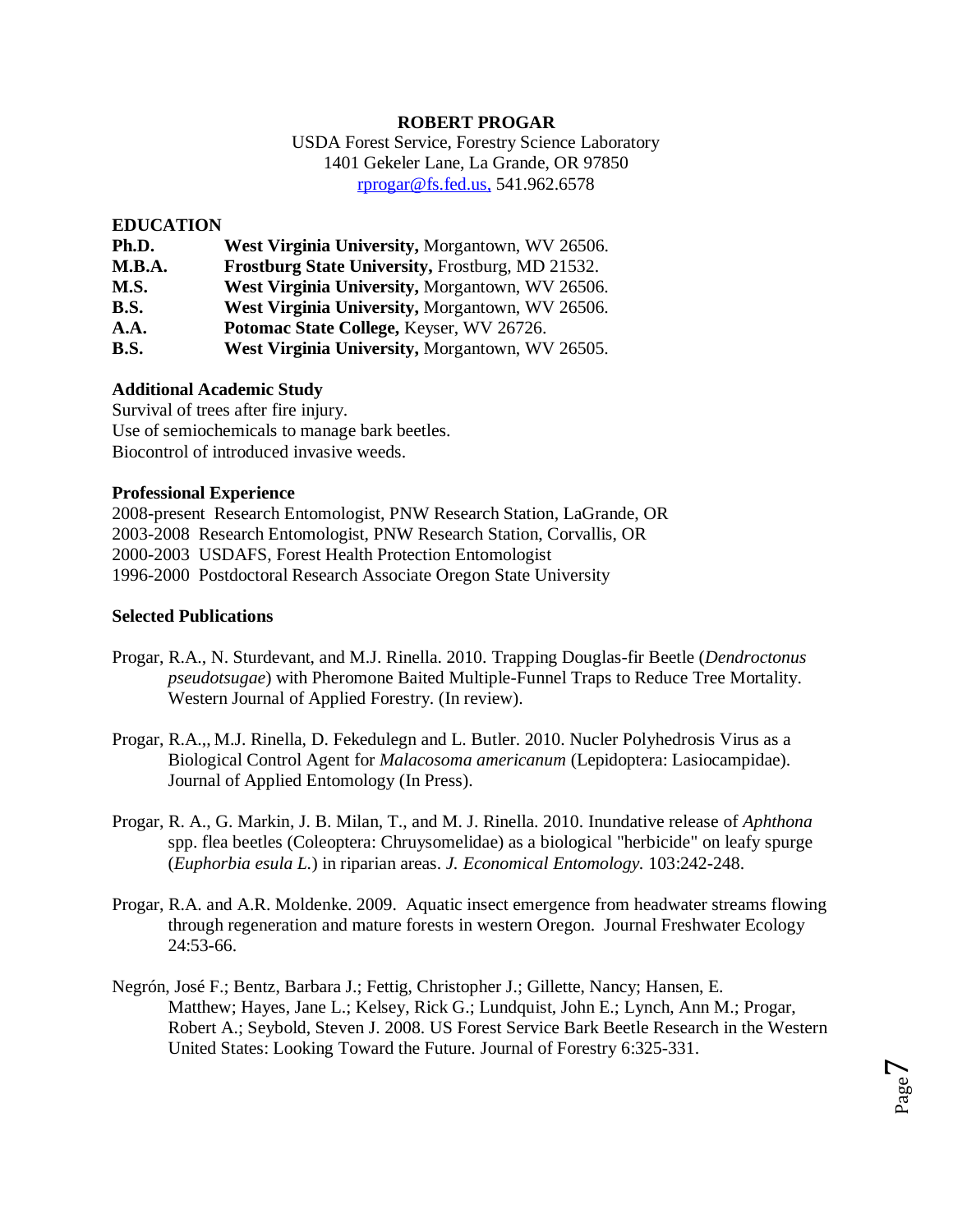#### **Dan Bean**

Colorado Department of Agriculture, Palisade Insectary

750 37.8 Rd., Palisade, CO 81526 Phone: (970) 464-7916

E-mail: dan.bean@ag.state.co.us

- Ph.D. 1983 University of Wisconsin, Madison, Entomology, Zoology minor
- M.S. 1978 University of Wisconsin, Madison, Entomology
- B.A. 1975 University of California, Santa Cruz, Biology, highest honors
- 2005-present State Biological Control Specialist, Manager, Palisade Insectary and Director, Biological Pest Control Section, Colorado Department of Agriculture. Affiliate Faculty, Dept. Bioagricultural Sciences and Pest Management, CSU, Ft. Collins
- 2000-2005 Research Associate, Department of Vegetable Crops, UC Davis
- 1988-2000 Research Associate and Lecturer, Department of Biology, UNC-CH
- 1986-1988 Research Associate, USDA ARS, Insect Attractants, Behavior and Basic Biology Research Laboratory, Gainesville, FL
- 1983-1986 Research Associate, Depts of Ag Chem and Entomology, OSU, Corvallis, OR

1975-1982 Research Assistant, Department of Entomology, University of Wisconsin, Madison, WI-Recent Publications

Dalin, P., D.W. Bean, T. Dudley, V. Carney, D. Eberts, K.T. Gardner, E.N. Jones, D.J.

Kazmer, J. Michels, S. O'Meara, D.C. Thompson & E. Hebertson. (2010) Seasonal

adaptations to day length in four ecotypes of the leaf beetle *Diorhabda elongata*

inform selection of biocontrol agents against saltcedar (*Tamarix* spp.). Environ. Entomol. (in press)

Herr, J.H., R.I. Carruthers, D.W. Bean, C. Jack DeLoach and J. Kashefi (2009) Host preference between saltcedar (*Tamarix* spp.) and native non-target *Frankenia* spp within the *Diorhabda elongata* species complex (Coleoptera: Chrysomelidae). Biological Control 51: 337-345

Dalin, P., M.J. O'Neal, T. Dudley & D.W. Bean (2009) Host plant quality of *Tamarix ramosissima* and *T. parviflora* for three sibling species of the biocontrol insect *Diorhabda elongata* (Coleoptera: Chrysomelidae) Environ. Entomol. 38:1373-1378

Bean, D., A. Norton, R. Jashenko, M. Cristofaro and U. Schaffner (2008) Status of Russian olive biological control in North America. Ecological Restoration 26:105-107

Bean, D.W., T. Wang, R.J. Bartelt and B.W. Zilkowski (2007) Diapause in the leaf beetle *Diorhabda elongata* (Coleoptera: Chrysomelidae), a biological control agent for tamarisk (*Tamarix* spp.). Environ. Entomol. 36:531-540 **Bean, D.W., T.L. Dudley and J.C. Keller (2007) Seasonal timing of diapause induction limits the effective range of** *Diorhabda elongata deserticola* **(Coleoptera: Chrysomelidae) as a biological control agent for tamarisk (***Tamarix* **spp.) Environ. Entomol. 36:15-25** 

Cossé, A.A., Bartelt, R.J., Zilkowski, B.W., Bean, D.W. and Andress, E.R. (2006) Behaviorally active green leaf volatiles for monitoring the leaf beetle, *Diorhabda elongata*, a biocontrol agent of saltcedar. J. Chem. Ecol. 32: 2695-2708

DeLoach, C.J., R.I. Carruthers, A.E. Knutson, F. Nibling, D. Eberts, D.C. Thompson, D.J. Kazmer, T.L. Dudley, D.W. Bean, J.B. Knight, and L.R. Milbrath. 2006. Overview of saltcedar biological control. *In:* Aguirre-Bravo, C., P.J. Pellicane, D.P. Burns, and S. Draggan (eds). Monitoring Science and Technology Symposium: Unifying Knowledge for Sustainability in the Western Hemisphere. USDA/USFS Rocky Mountain Research Station Proceedings RMRS-P-42CD. Fort Collins, CO 990 pp.

Dudley, T.L., Dalin, P**.** & Bean, D.W. (2006) Status of biological control of *Tamarix* spp. in California. In: M.S. Hoddle & M.W. Johnson (Eds.) Proceedings of the Fifth California Conference on Biological Control. Riverside, CA. pp.137-140.

W. L. Bruckart, III, F. M. Eskandari, M. C. Becktell, D. Bean, J. Littlefield, A. L. Pilgeram, D. C. Sands, and M. C. Aime. (2006) *Puccinia acroptili* on Russian Knapweed in Colorado, Montana, and Wyoming. Plant Disease 90: 971.

Cossé, A.A., Bartelt, R.J., Zilkowski, B.W., Bean, D.W. and Petroski, R.J. (2005) The aggregation pheromone of *Diorhabda elongata,* a biological control agent of saltcedar (Tamarix spp.): identification of two behaviorally active components. J. Chem. Ecol. 31:657-670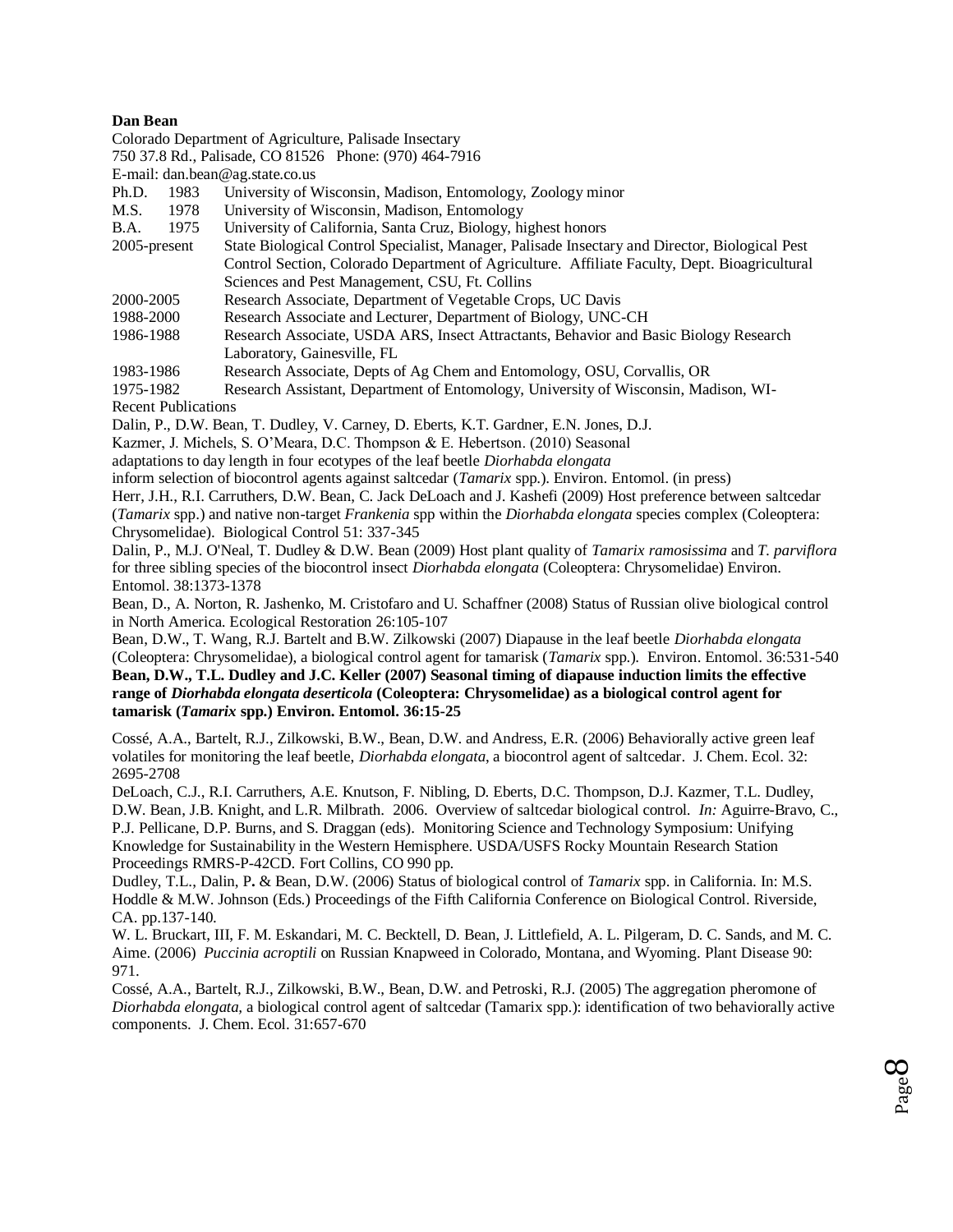| <b>Project Budget FY10</b>                                              | <b>Requested FY10</b>           |                               | <b>Other-Source FY10</b> |                         |          |
|-------------------------------------------------------------------------|---------------------------------|-------------------------------|--------------------------|-------------------------|----------|
| <b>Seasonal employees</b>                                               |                                 |                               |                          |                         |          |
| $1-GS-4, 5 pp$                                                          | $$5,680$ (MT)                   |                               |                          | GS-4, 5 pp (MT) \$5,680 |          |
| 1-GS-4, 10 pp                                                           | $$11,360$ (CO)                  |                               |                          |                         |          |
|                                                                         |                                 |                               |                          | Progar                  | \$10,000 |
|                                                                         |                                 |                               |                          | Sing                    | \$10,000 |
| <b>Travel</b>                                                           |                                 |                               |                          |                         |          |
| Vehicle (3 months @ \$285/month)                                        | \$                              | 855 (CO)                      |                          | Vehicle (MT)            | \$855    |
| Mileage (5000 miles @ \$0.36/mile)                                      | \$<br>$1,800$ (CO)              |                               |                          | Mileage (MT)            | \$1,800  |
| Per diem (10 pp @ \$414/pp/person)                                      | \$<br>4,140 $(CO)$              |                               |                          | Per diem (MT)           | \$4,140  |
| Supplies (nets, coolers, icepacks)                                      | $\overline{\mathbb{S}}$         | 500 (CO)                      |                          | Supplies (MT)           | \$500    |
| <b>SUBTOTAL</b>                                                         |                                 |                               | \$24,335                 |                         | \$32,975 |
| Overhead RMRS (2.2%)                                                    | $\overline{\mathcal{S}}$<br>536 |                               |                          |                         |          |
| FY10 Total                                                              |                                 |                               | \$24,871                 |                         | \$32,975 |
|                                                                         |                                 |                               |                          |                         |          |
| <b>Project Budget FY11</b>                                              | <b>Requested FY11</b>           |                               | <b>Other-Source FY11</b> |                         |          |
| <b>Seasonal employees</b>                                               |                                 |                               |                          |                         |          |
| $1-GS-4, 5 pp$                                                          | $$5,680$ (MT)                   |                               |                          | Progar                  | \$10,000 |
| $1-GS-4, 5 pp$                                                          | $$5,680$ (CO)                   |                               |                          | Sing                    | \$10,000 |
| <b>Travel</b>                                                           |                                 |                               |                          |                         |          |
| Vehicle $(2 \times 3 \text{ months} \ @ \ $285/month)$                  |                                 | $$1,710$ (CO + MT)            |                          |                         |          |
| Mileage (5000 miles @ \$0.36/mile)                                      |                                 | $$3,600 (CO + MT)$            |                          |                         |          |
| Per diem $(2 \times 5pp \ @$ \$414/pp/person)                           |                                 | $$4,140$ $(CO+MT)$            |                          |                         |          |
| Supplies $(2 \times $500)$                                              |                                 | $\overline{$}1,000$ (CO + MT) |                          |                         |          |
| <b>SUBTOTAL</b>                                                         |                                 |                               | \$20,810                 |                         | \$20,000 |
| Overhead RMRS (2.2%)                                                    | \$480                           |                               |                          |                         |          |
| <b>FY11 Total</b>                                                       |                                 |                               | \$21,290                 |                         | \$20,000 |
| <b>Project Budget FY12</b>                                              | <b>Requested FY12</b>           |                               | <b>Other-Source FY12</b> |                         |          |
| <b>Seasonal employees</b>                                               |                                 |                               |                          |                         |          |
| 1-GS-4, 5 pp                                                            | $$5,680$ (MT)                   |                               |                          | Progar                  | \$10,000 |
| $1-GS-4, 5 pp$                                                          | $$5,680$ (CO)                   |                               |                          | Sing                    | \$10,000 |
| <b>Travel</b>                                                           |                                 |                               |                          |                         |          |
| Vehicle $(2 \times 3 \text{ months} \ @ \ $285/month)$                  |                                 | $$1,710$ (CO + MT)            |                          |                         |          |
| Mileage $(2 \times 5000 \text{ miles} \ @$ \$0.36/mile)                 |                                 | $$3,600$ (CO + MT)            |                          |                         |          |
| Per diem $(2 \times 5 \text{ pp} \circledcirc $414 \text{ /pp/person})$ |                                 | $$4,140$ (CO + MT)            |                          |                         |          |
| Supplies                                                                | \$                              | 500 (CO)                      |                          |                         |          |
| <b>SUBTOTAL</b>                                                         |                                 |                               | \$20,810                 |                         | \$20,000 |
| Overhead RMRS (2.2%)                                                    | \$480                           |                               |                          |                         |          |
| FY12 Total                                                              |                                 |                               | \$21,290                 |                         | \$20,000 |
| <b>Project Totals FY10-12</b>                                           | \$67,451                        |                               |                          | \$72,975                |          |

**Timetable**: see Approach - *Description and sequence of project activities* (above)*.*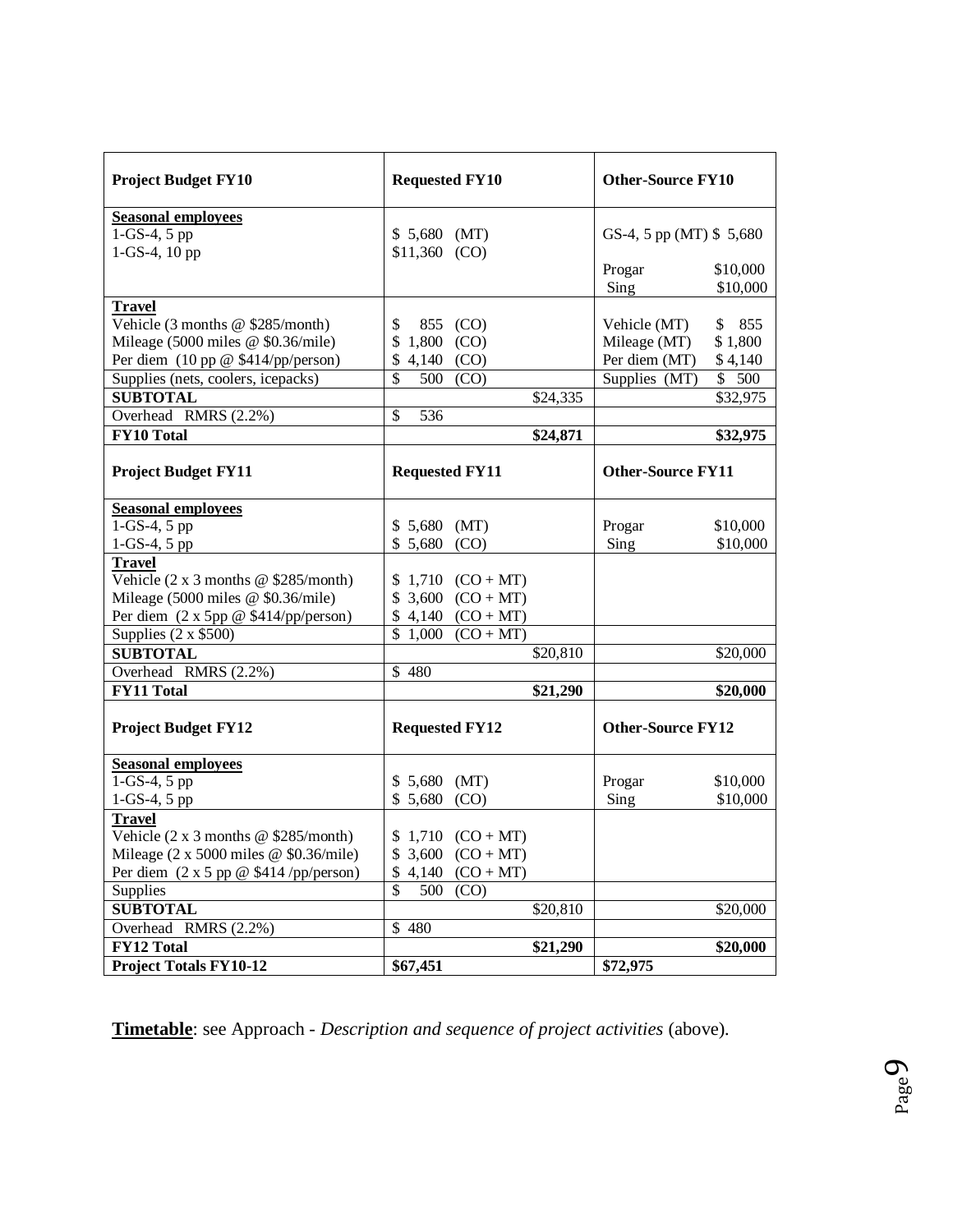# **Literature Cited**

- Baig, M.N., A.L. Darwent, K.N. Harker and J.T. O'Donovan. 1999. Preharvest applications of glyphosate for yellow toadflax (*Linaria vulgaris*) control. Weed Technology 13: 777-782.
- Burrows, G.E. and R.J. Tyrl. 2001. 68. Scrophulariaceae Juss., pp. 1092-1103. *In*: Toxic Plants of North America. Iowa State University Press, Ames IA.
- Darlington, W. 1849. Memorials of John Bartram and Humphry Marshall with notices of their botanical contemporaries. Pp. 383-384: A brief account of those plants that are most troublesome in our pastures and fields, in Pennsylvania; most of which were brought from Europe. Lindsay and Blakiston, Philadelphia, PA.
- Darwent, A. L., W. Lobay, W. Yarish, and P. Harris. 1975. Distribution and importance in northwestern Alberta of toadflax and its insect enemies. Can. J. Plant Sci. 55:157-162.
- Harker, K.N., J.T. O'Donovan and R.E. Blackshaw. 1995. Integrated management of yellow toadflax in a zero tillage system. In: G.P. Lafond, H.M. Plas and E.G. Smith, eds. Bringing Conservation Technology to the Farm. PARI Factbook. Proceedings of the Conservation Workshop, November 26-28, Saskatoon, SK Canada pp. 79-82.
- Harris, P. and A. McClay. 2005. Classical Biological Control of Weeds. Biology of Target Weeds: Yellow toadflax, *Linaria vulgaris* Mill. Available at: [http://res2.agr.ca/lethbridge/weedbio/plant/byeltoad\\_e.htm.](http://res2.agr.ca/lethbridge/weedbio/plant/byeltoad_e.htm)
- Hua, H., M. Cheng, X. Li and Y. Pei. 2002. A new pyrroloquinazoline alkaloid from *Linaria vulgaris*. Chemical and Pharmaceutical Bulletin 50(10): 1393-1394.
- Jeanneret, P. and D. Schroeder. 1992. Biology and host specificity of *Mecinus janthinus*  Germar (Col.: Curculionidae), a candidate for the biological control of yellow and Dalmatian toadflax, *Linaria vulgaris* (L.) Mill. and *Linaria dalmatica* (L.) Mill. (Scrophulariaceae) in North America. Biocontrol Science and Technology 2: 25-34.
- Josselyn, J. 1672. New-England's Rarities, Discovered in Birds, Beasts, Fishes, Serpents, and Plants of that Country. G. Widdowes, London.
- Klatt, T. 2009. Appendix C: History of Biological Insect Pest Control Early  $19<sup>th</sup>$  Century. *In* Marvin, J., R. Groza, and A. Pulcheon (Preparers), Report, Experiment Station Research and History – Gill Tract, University of California – Albany, p. 91.
- Lajeunesse, S.E., P.K. Fay, D. Cooksey, J.R. Lacey, R.M. Nowierski and D. Zamora. 1993. Dalmatian and yellow toadflax: weeds of pasture and rangeland. Montana State University Extension Service Publication EB 115. 13 pp.
- Leighton, A. 1970. Early American Gardens; "for Meate or Medicine." Houghton Mifflin, Boston.
- Mack, R.N. 2003. Plant naturalizations and invasions in the Eastern United States: 1634-1860. Annals of the Missouri Botanical Garden 90(1): 77-90.
- McClay A.S. and R.A. DeClerck-Floate. 2002. *Linaria vulgaris* Miller, yellow toadflax (Scrophulariaceae). In: Mason, P.G. and J.T. Huber (eds) Biological Control Programmes in Canada, 1981-2000. New York, NY: CABI Publishing. 375-382.
- O'Donovan, J. T. and A. S. McClay. 1987. Influence of various densities of toadflax on yield of canola. Expert Committee on Weeds, Research Report (Western Canada Section), 3, 191- 192.
- O'Donovan, J. T. and J. C. Newman. 1989. Influence of toadflax on yield of wheat. Expert Committee on Weeds, Research Report (Western Canada) 3, 201.
- Perry, J.N. 1998. Measures of spatial pattern for counts. Ecology 79(3): 1008-1017.